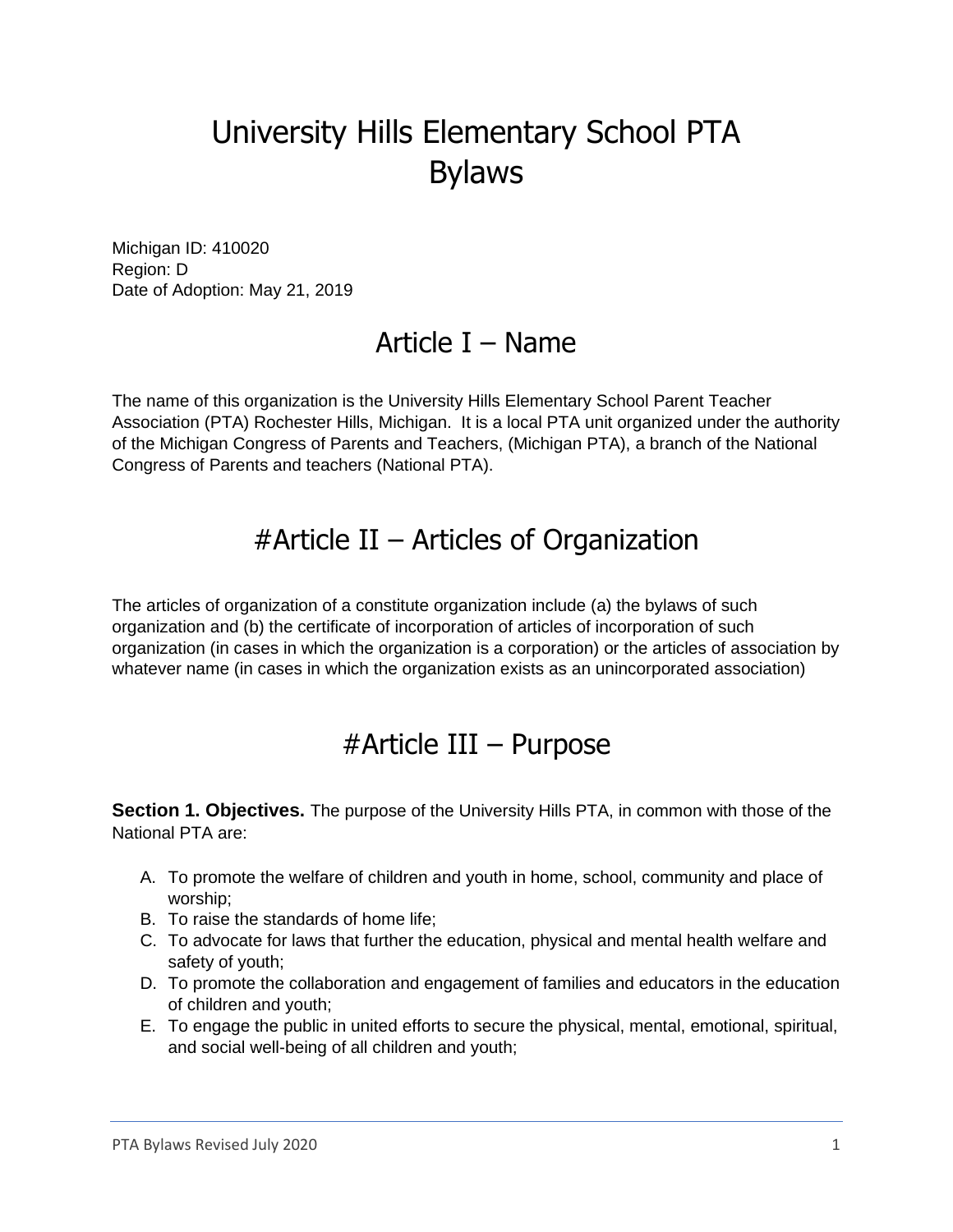F. To advocate for fiscal responsibility regarding public tax dollars in public education funding

**Section 2. Awareness.** The purpose of the National PTA, the Michigan PTA and the University Hills Elementary School PTA are promoted through an educational program directed toward parents teachers, and the general public; are developed through conferences, committees, projects, and programs; and are governed and qualified by the basic policies set forth in Article IV and V.

**Section 3. Federal Status.** The association is organized exclusively for the charitable, scientific, literary or educational purposes within the meaning of Section 501 (c)(3) of the Internal Revenue Code or corresponding Section of any future Federal tax code (hereinafter "Internal Revenue Code").

## #Article IV – Principles

The following are basic Principals of the University Hills Elementary PTA in common with those of the National PTA and the Michigan PTA:

- A. The organization shall be noncommercial, nonsectarian, and nonpartisan;
- B. The organization shall work to engage and empower children, families, and educators within schools and community to provide quality education for all children and youth, and shall seek to participate in the decision-making process by influencing school policy and advocating for children's issues, recognizing that the legal responsibility to make decisions has been delegated by the people to boards of education, state education authorities, and local education authorities;
- C. The organization shall work to promote the health and welfare of children an youth, and shall seek to promote collaboration among families, schools, and the community at large:
- D. Commitment to inclusiveness and equality, knowledge of PTA, and professional expertise shall be guiding principles for service in the National PTA.

# #Article V – Policies

The following are basic Policies of the University Hills Elementary School PTA in common with those of the National PTA and the Michigan PTA:

A. The organization shall not enter into membership with other organizations except such international or national organizations as may be approved by the National PTA Board of Directors;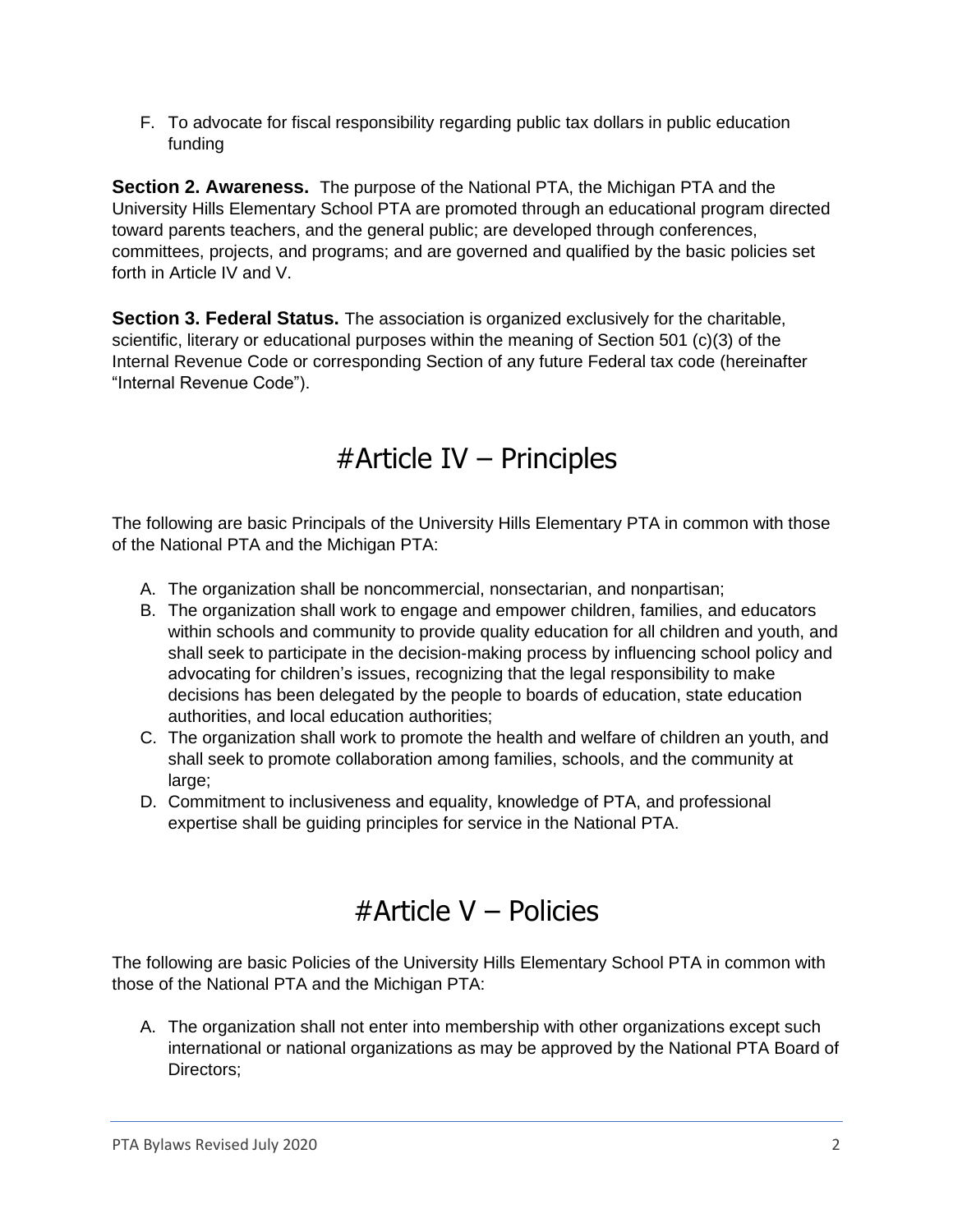- B. No part of the net earnings of the organization shall inure to the benefit, or be distributed to its members, directors, trustees, officers or other private persons except that the organization shall be authorized and empowered to pay reasonable compensation for services rendered and to make payments and distributions in furtherance of the purposes set forth in Article III hereof;
- C. Notwithstanding any other provisions of these articles, the organization shall not carry on any other activities which are not permitted to be carried on by an organization exempt from Federal income tax under Section 501 (c)(3) of the Internal Revenue Code or by an organization, contributions to which are deductible under Section 170 (c)(2) of the Internal Revenue Code;
- D. Upon dissolution of this organization, after paying or adequately providing for the debts and obligations of the organization, the remaining assets shall be distributed to one of more non-profit funds, foundations, or organizations which have established their tax exempt status under Section 501 (c)(3) of the Internal Revenue Code;
- E. The bylaws of all constituent organizations shall prohibit voting by proxy, (unless proxy voting is specified by applicable state law.);
- F. The organization of members in their official capacities shall not directly or indirectly participate or intervene (in any way, including the publishing or distributing of statements) in any political campaign on behalf of, or in opposition to, any candidate for public office; or devote more than an insubstantial part of its activities to attend to influence legislation by propaganda or otherwise;
- G. A PTA/PTSA representative shall make no commitments that bind the group he represents

# Article VI – Relationship with National PTA and State PTA

**#Section 1.** This PTA shall be organized and chartered under the authority of the Michigan PTA in the area in which this PTA functions, in the conformity with such rules and regulations, not in conflict with the National PAT Bylaws, as the Michigan PTA may in its bylaws prescribe. The Michigan PTA shall issue to this PTA an appropriate charter evidencing the due organization and good standing of this PTA

A local PTA in good standing is one which:

- A. Adheres to the purposes and basic policies of the PTA;
- B. Remits the national portion of the dues through the state PTA to reach the national office by dates designated by the National PTA;
- C. Has bylaws approved according to the procedures of each state;
- D. Meets other criteria as may be prescribed by the individual state PTA;
- E. Operates under bylaws which have ben reviewed/revised and approved every 3 years by the Michigan PTA Committee on Bylaws;
- F. Has paid per capita dues of its members and local unit dues to the Michigan PTA by the dates required in these bylaws;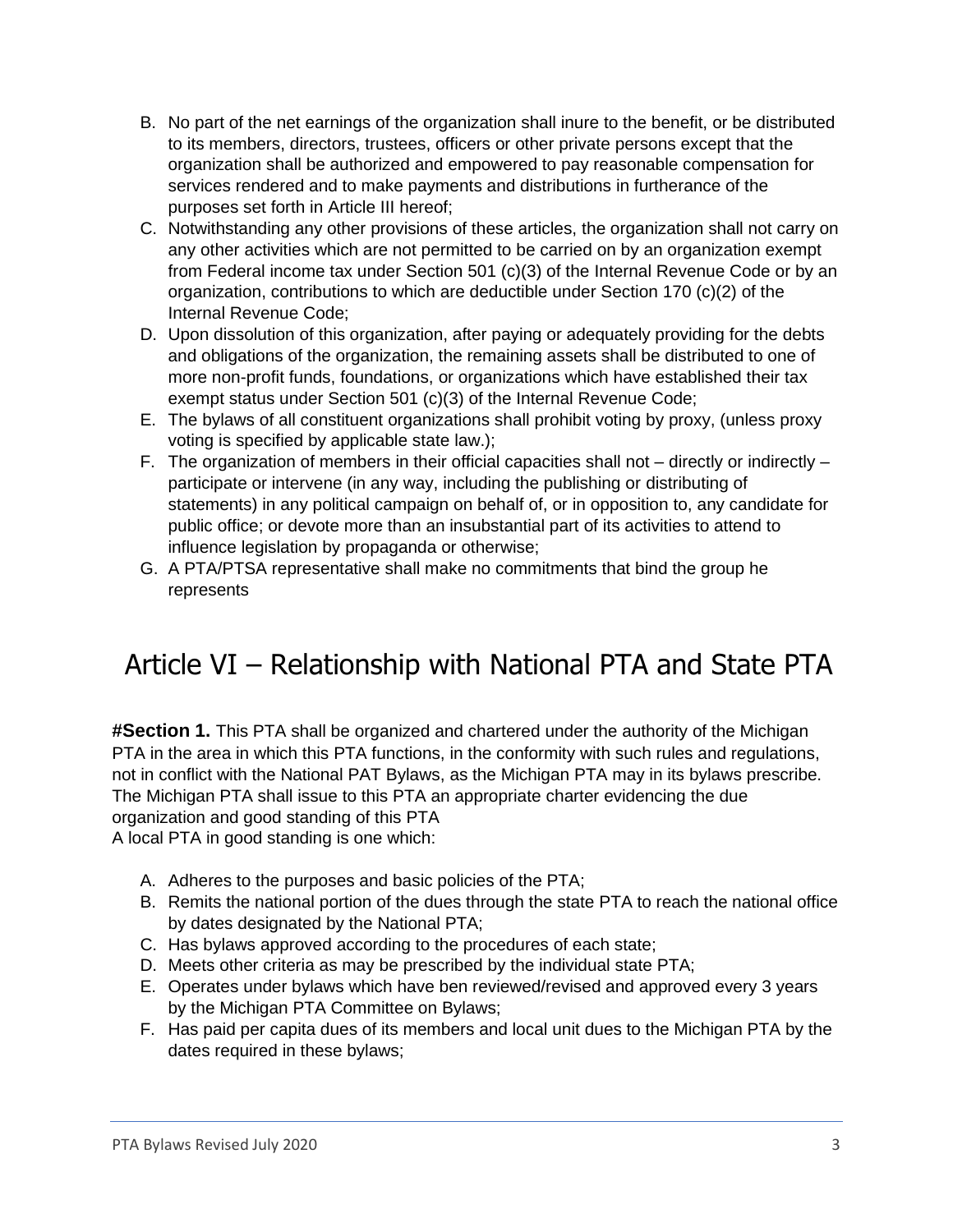G. Obtain liability insurance for the Constituent Organization to protect the assets of the unit/council

**#Section 2.** This PTA shall adopt such bylaws for the government of the organization as may be approved by the Michigan PTA. Such bylaws shall not be in conflict with the Bylaws of the National PTA or the Bylaws of the Michigan PTA.

**#Section 3.** Bylaws of each constituent organization shall include an article on amendments.

**#Section 4.** Each officer or board member of a constituent organization shall be a member of a local PTA within its area.

**#Section 5.** Each officer or board member of a local PTA shall e a member of such local PTA.

**#Section 6.** This PTA shall keep such permanent books of account and records as shall be sufficient to establish the items of gross income, receipts and disbursements of the organization, including, specifically, the number of its members, the dues collected from its members, and the amount of dues remitted to the Michigan PTA. Suc books of accounts and records shall at all reasonable times be open to inspection by an authorized representative of the Michigan PTA or, where directed by the Committee on State and National Relationships, by a duly authorized representative of the National PTA.

**#Section 7.** The charter of this PTA shall be subject to withdraw and the status of such organization as a PTA unit shall be subject to termination, in the manner and under the circumstances provided in the bylaws of the Michigan PTA

**#Section 8.** This local PTA is obligated, upon withdrawal of its charter by the Michigan PTA:

- A. To yield up and surrender all of its books and records and all of its assets and property to the Michigan PTA or to such agency as may be designated by the Michigan PTA, or to another local PTA organized under the authority of the Michigan PTA;
- B. To cease and desist from further use of any name that implies or connotes association with the National PTA or the Michigan PTA or status as a constituent organization of the National PTA;
- C. To carry out promptly, under the supervision and direction of the Michigan PTA, all proceedings necessary or desirable for the purpose of dissolving this PTA.

**#Section 9.** This PTA shall collect dues from its members and shall remit a portion of such dues to the Michigan PTA as provided in Article VI hereof.

**#Section 10.** Only members of a local PTA who have paid dues for the current membership year may participate in the business of that association.

**#Section 11**. Bylaws of each constitute organization shall include a provision establishing a quorum.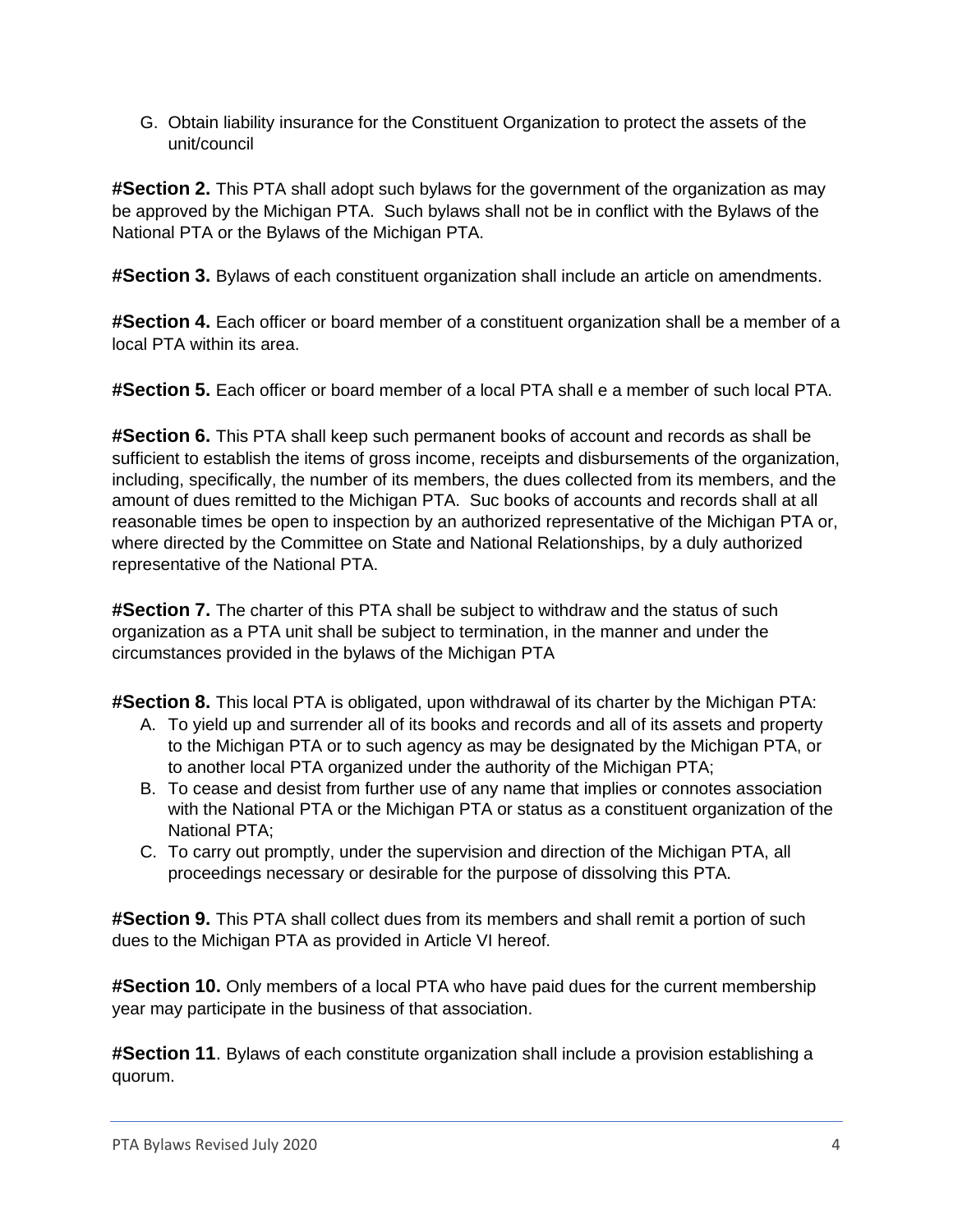**#Section 12.** The members of the nominating committee for officers of a constituent organization shall be elected by the membership, Board of Directors/Managers, Executive Board, or Executive Committee.

**#Section 13.** Voting by proxy shall be prohibited

**#Section 14.** Each local PTA shall include in its bylaws provisions corresponding to the provisions of such of the Bylaws of the National PTA as are identified herein by a number sign  $(#).$ 

**#Section 15**. The adoption of an amendment to any provision of the Bylaws of the National PTA identified by a number sign (#) shall serve automatically and without the requirement of further action by the local PTA to amend correspondingly the bylaws of each local PTA. Notwithstanding the automatic character of the amending process, the local PTA's shall promptly incorporate such amendments in their respective bylaws.

**#Section 16.** Each local PTA shall include in its bylaws provisions corresponding to the provisions of such of these bylaws as are identified by the state symbol #.

**#Section 17.** The local PTA shall be organized and chartered under the authority of the Michigan PTA in any geographical area within the State where no local unit for the college, high school, junior high/middle school, elementary school, preschool, special education group, or similar community-based unit exists.

The PTA shall be known as University Hills Elementary School Parent Teacher Association (PTA), in membership with the Michigan PTA and National PTA and conform with such rules and regulations, not in conflict with the bylaws of the National PTA as the Michigan PTA may in its Bylaws prescribe. The PTA shall be organized by the Michigan PTA President, President-Elect, a Region Director, Field Service Representative or any qualified member of the Board of Directors, as appointed by the Region Directors, and shall be self-governing in accordance with the Bylaws of the Michigan PTA and the National PTA.

Local PTAs become Michigan PTA units upon adoption of bylaws which have been approved by the Michigan PTA Committee of Bylaws and payment of Michigan PTA and National PTA dues. Ten (10) or more members are required to organize a local unit. Any unit found to be in violation of this section shall be able to appeal the withdrawing of their charter through the Committee on Local PTA and Council Relationships.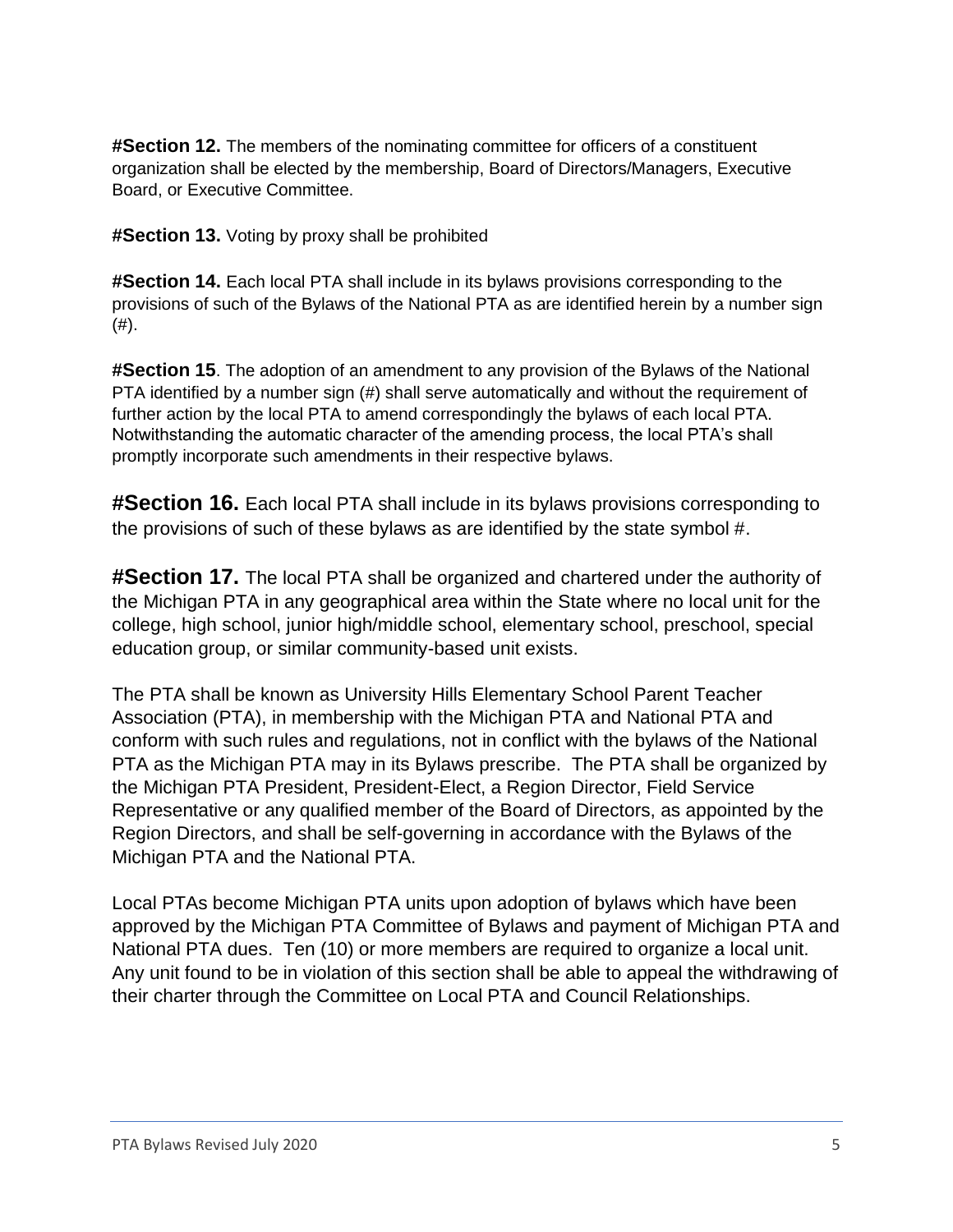- A. The bylaws of the local PTA shall be deemed to be part of its articles of organization and its bylaws shall so provide. Upon approval of the bylaws a charter shall be issued;
- B. Local PTAs shall review/revise their bylaws every three (3) years and submit one digital copy to the Michigan PTA Committee on Bylaws for approval

**#Section 18.** The name and address of the president of each local PTA shall be sent to the Michigan PTA office immediately following election.

**#Section 19**. There shall be but one president serving in any elected office

## Article VII – Membership and Dues

**#Section 1.** Every individual who is a member of this PTA is, by virtue of that fact, a member of the National PTA and of the Michigan PTA which such local PTA is chartered and is entitled to all the benefits of such membership.

**#Section 2.** Membership in PTA shall be open, without discrimination, to anyone who believes in and supports the Mission and Purpose of National PTA.

**#Section 3.** This PTA shall conduct an annual enrollment of members, but may admit persons to membership at any time

**#Section 4.** Each member of this PTA shall pay such annual dues to said organization as may be prescribed by the organization. The amount of such dues shall include the portion payable to the Michigan PTA (the "state portion") and the portion to the National PTA (the "national portion").

**#Section 5.** The amount of the state portion of each member's dues shall be determined by the Michigan PTA. The national portion of each member's dues shall be two dollars twenty-five cents (\$2.25) per annum

**#Section 6.** The Michigan portion of each member's dues shall be three dollars twenty-five cents (\$3.25) per annum

**#Section 7.** Each member of this PTA shall pay annual dues of twelve dollars and zero cents (\$12.00) for one member or twenty dollars and zero cents (\$20.00) for two members (same household) to the organization. The amount of such annual dues shall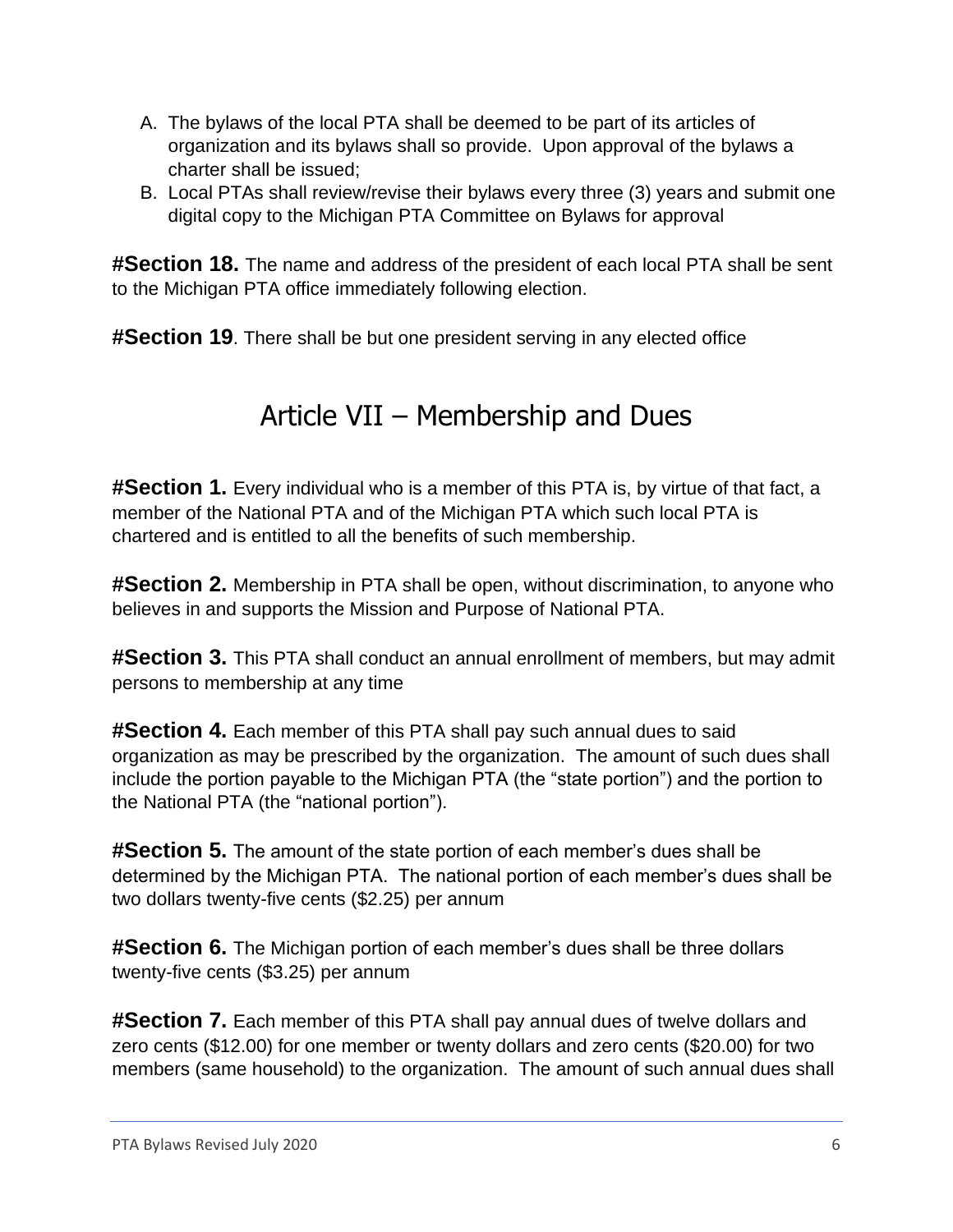include the portion payable to the Michigan PTA and the portion payable to the National PTA.

**#Section 8**. The state and National PTA portions of the dues paid by each member of this PTA shall be set aside by this PTA and remitted to the Michigan PTA through such channels and at such times as the state bylaws may provide. Each state PTA shall pay to the National PTA the amount of the national portion of dues paid by all members of local PTAs in its area.

**#Section 9.** The membership year to the Michigan PTA shall be from the first day of October through the thirtieth (30) day of September of the following year.

**#Section 10**. The local PTA treasurer shall keep the record of the National PTA and the Michigan PTA portions of the membership dues separate from the record of the general funds of the local PTA.

**#Section 11.** The Michigan PTA and the National PTA dues shall be remitted by the treasurer of the local PTA to the Michigan PTA State Office on a monthly basis by the 28<sup>th</sup> of each month. The remittance to the Michigan PTA shall be either (a) submitted through MemberHub or (b) mailed to Michigan PTA, accompanied by a Treasurer's Remittance Report, showing the name and address of the president and treasurer of the association, the amount of dues collected during the period covered by the report, and the number of the members of the association

**#Section 12.** Each local PTA shall pay forty dollars and zero cents (\$40.00) annual unit dues to the Michigan PTA on or before June 1 of each fiscal year. This payment will constitute payment for the following fiscal year.

**#Section 13.** Privileges of making motion, debating, voting, holding office, serving as chairman of a standing or special committee or serving on committees shall be reserved for members.

**#Section 14.** Each local PTA shall submit a copy of their annual audit and budget to the Michigan PTA state office by December 1<sup>st</sup> of each year.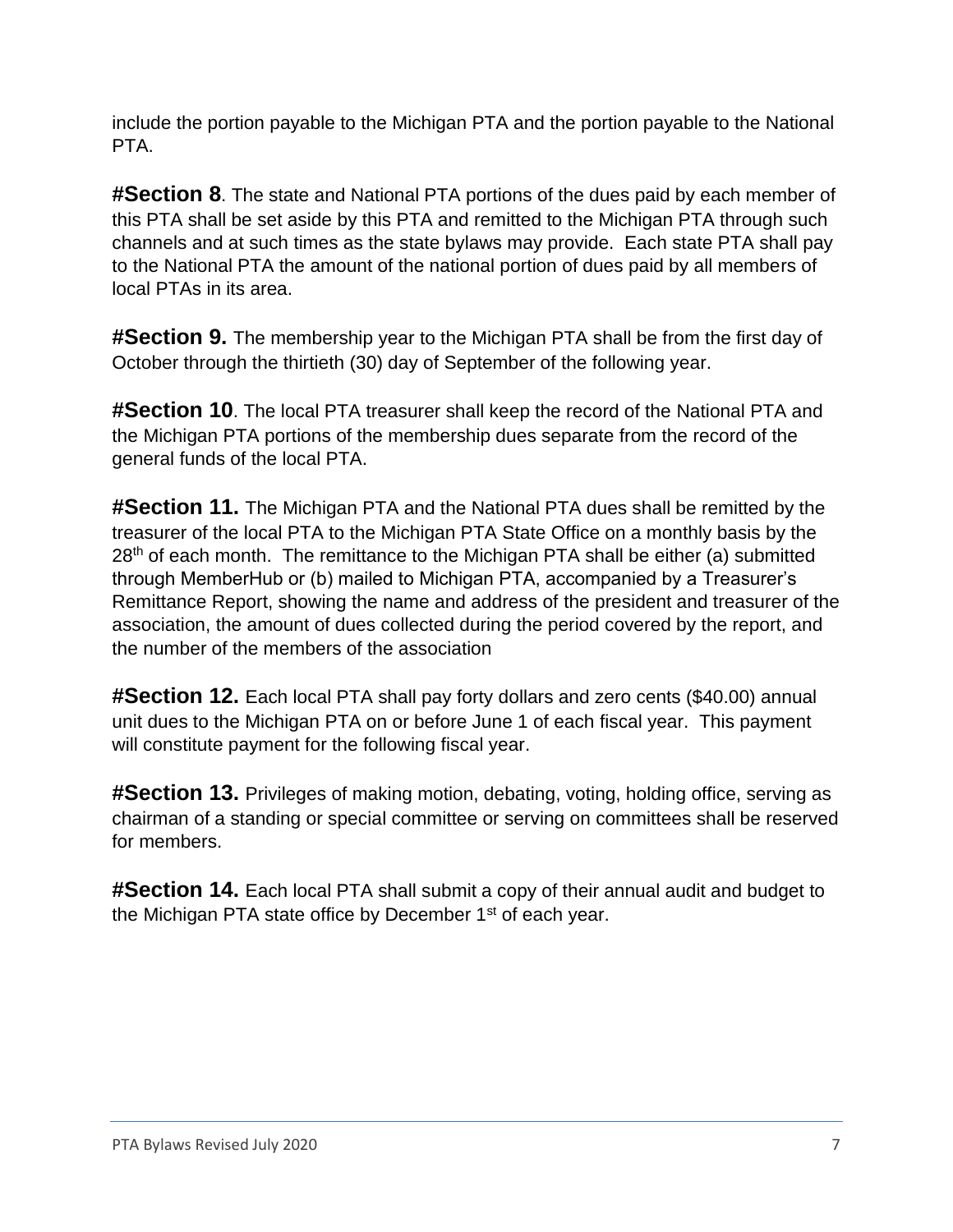# Article VIII – Officers and Their Election

**#Section 1.** Each officer shall be a member of this PTA **Section 2. Officers.** 

- A. The officers of this organization shall consist of a President, 2 Vice Presidents (Enrichments and Committees), Treasurer and Secretary.
- B. There shall be but one person perving in any elected office.
- C. Officers shall be elected by ballot in the month of May. However, if there is but one nominee for any office, election for that office may be by voice vote.
- D. Officers shall assume their official duties at the close of the meeting in June or at the close of the fiscal year if a June meeting is not held and shall serve for a term of one year, with the exception of the Treasurer, who shall serve a two-year term. Officers shall remain in office until the successors assume office.
- E. A person shall not be eligible to serve more than two consecutive terms in the same office unless necessary to fill a vacancy

#### **Section 3. Nominating Committee.**

- A. There shall be a nominating committee consisting of three to five members, one of who shall be selected by the executive board from its body, and the balance elected by the association at a regular meeting prior to February 1<sup>st</sup>. This nominating committee shall select its own chairman immediately following the election;
- B. The nominating committee shall nominate one or more eligible persons for each office to be filled and report its nominees at the regular meeting in April, at which time additional nominations may be made from the floor;
- C. Only those persons who have signified their consent to serve if elected shall be nominated for, or elected to, such office.

**Section 4. Vacancies**. A vacancy occurring in any office shall be filled for the unexpired term by a person elected by a majority vote of the remaining members of the executive board, notice of such election having been given. In case a vacancy occurs in the office of president, the first vice president shall serve notice of the election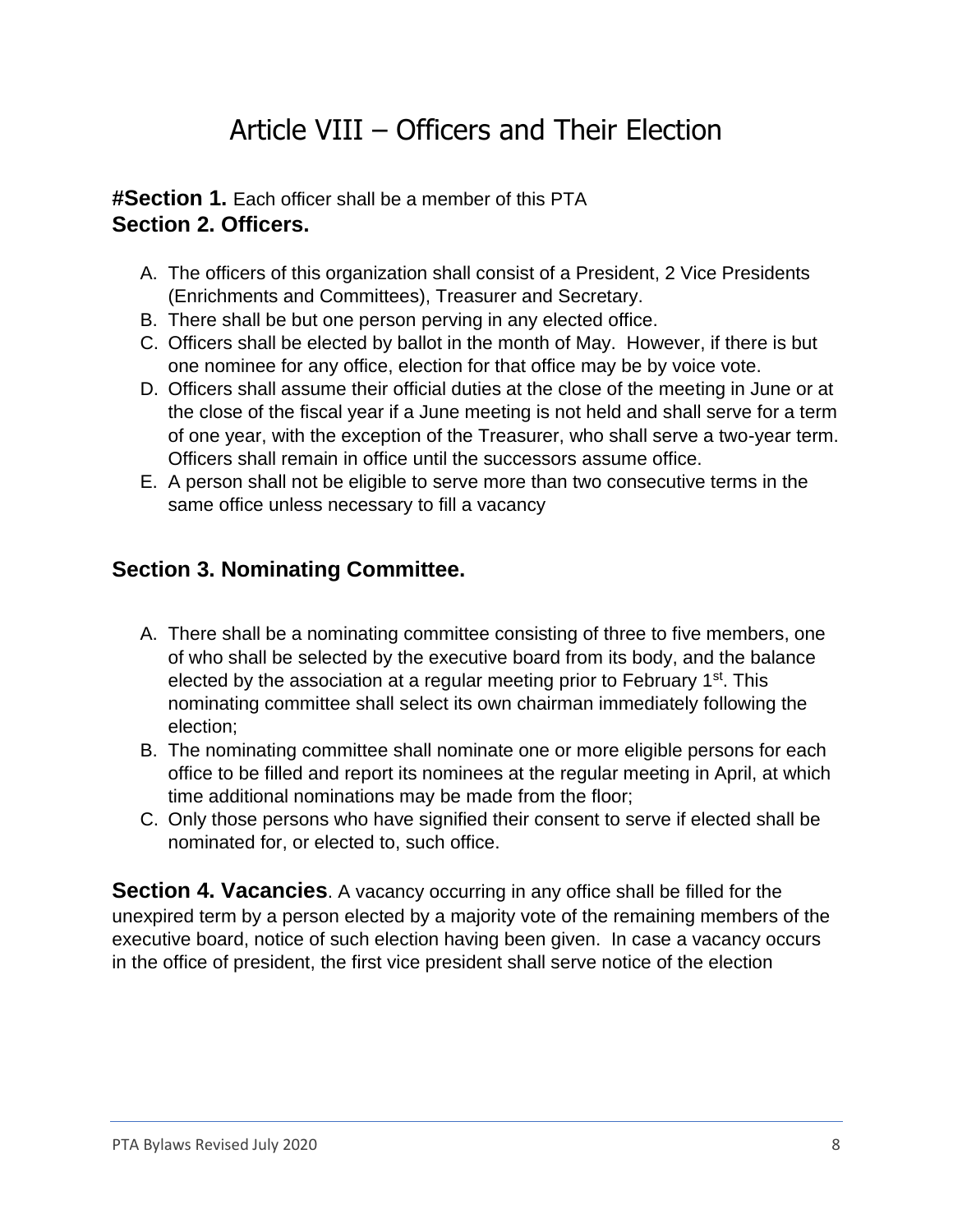## Article IX – Duties of Officers

The duties of the officers of the Executive Board include, but are not limited to:

**Section 1.** The President shall:

- A. Preside at all meetings of the association;
- B. Perform such other duties as many be prescribed in these bylaws or assigned by the association;
- C. Be a member *ex officio* of all committees except the nominating committee;
- D. Coordinate the work of the officers and committees of the association in order that the Purpose may be promoted;
- E. Attend meetings called by the Council, when in membership with Council, or arrange for his duly alternate to attend;
- F. Attend PTA-Sponsored events and programs at University Hills Elementary School;
- G. Establish communication channels with the school principal;
- H. Ensure that all programs benefit the children of University Hills Elementary School and serve the Purposes of the association;
- I. Have the authority to sign checks;
- J. In the event of consolidation, change of name, or disbandment of this unit, notify the Michigan PTA

**Section 2.** The vice president (enrichments) shall:

- A. Act as aide to the president;
- B. Perform the duties of the president in the absence or inability of that officer to serve;
- C. Attend PTA Council meetings;
- D. Coordinate student and parent enrichment activities if there is no Enrichments Chair; otherwise, oversee Enrichment committee;
- E. Oversee PTA communications (websites, flyers, email, newsletters, PR, etc.)

**Section 3.** The vice president (committees) shall:

- A. Act as aide to the president;
- B. Manage the volunteer database;
- C. Recruit committee chairs, serving as a resource for them as needed;
- D. Assist in coordinating membership drives and fundraising projects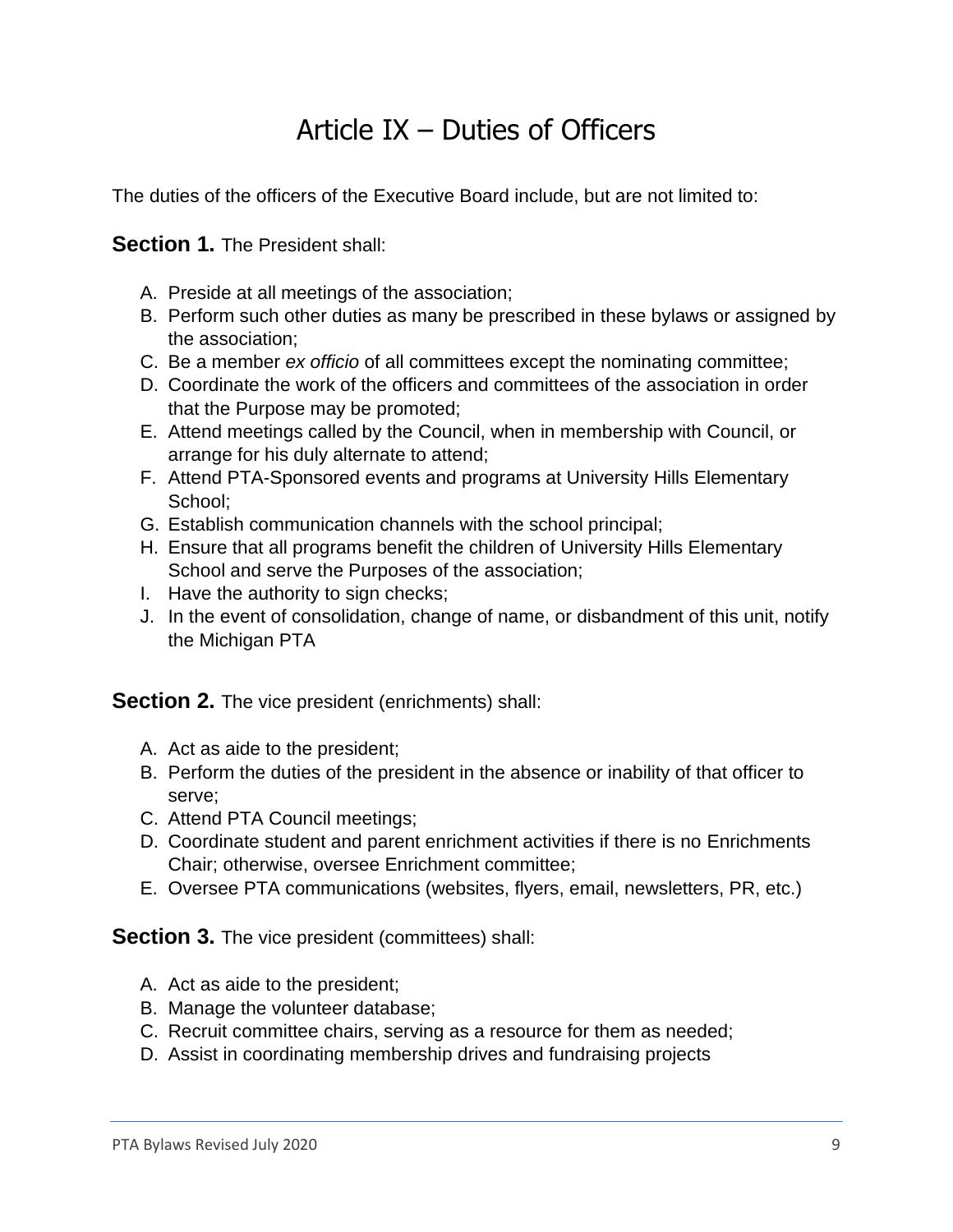**Section 4.** The secretary shall:

- A. Keep an accurate record of the minutes of all meetings of the association and of the Executive Board (post and send said minutes within seven days of the meeting on PTA website);
- B. Maintain a current copy of the Bylaws\* and Standing Rules, and have them at meetings;
- C. Maintain an accurate membership list;
- D. Conduct the correspondence of the association;
- E. Immediately following the election, send the name and addresses of the newly elected.

#### **Section 5.** The treasurer shall:

- A. Work with the other members of the Executive Board to prepare the annual budget;
- B. Keep a full and accurate account of receipts and expenditures;
- C. Make disbursements/payments as authorized by the President, Executive Board, or association in accordance with the budget adopted by the association;
- D. Present a financial statement at every general meeting of the association and report monthly to the PTA membership on the financial status of the association;
- E. Make a full report at the meeting at which new officers officially assume their duties;
- F. Keep a record of the National and State portions of the membership dues separate from the record of the general funds of the local unit;
- G. Submit books annually for an audit;
- H. Forward the required unit dues to the Michigan PTA office, in accordance with the Michigan PTA Bylaws and/or standing Rules, on or before June 1 of each fiscal year;
- I. Forward National and State monies to the Michigan PTA office on a monthly basis by the  $28<sup>th</sup>$  of each month;
- J. Submit copies of the annual audit and budget to the Michigan PTA office by December 1;
- K. File annual IRS 990 Tax Form;
- L. Pay annual sales tax License as needed for a Carnival year; file Raffle Financial Statement with the State of Michigan after the event.

Section 5. The treasurer's accounts shall be examined annually by an auditor or an auditing committee of not less than 3 members, who, satisfied that the Treasurer's annual report is correct, shall sign a statement of that fact at the end of the report. The auditing committee (if required) shall be appointed by the executive board at least two weeks before the annual meeting.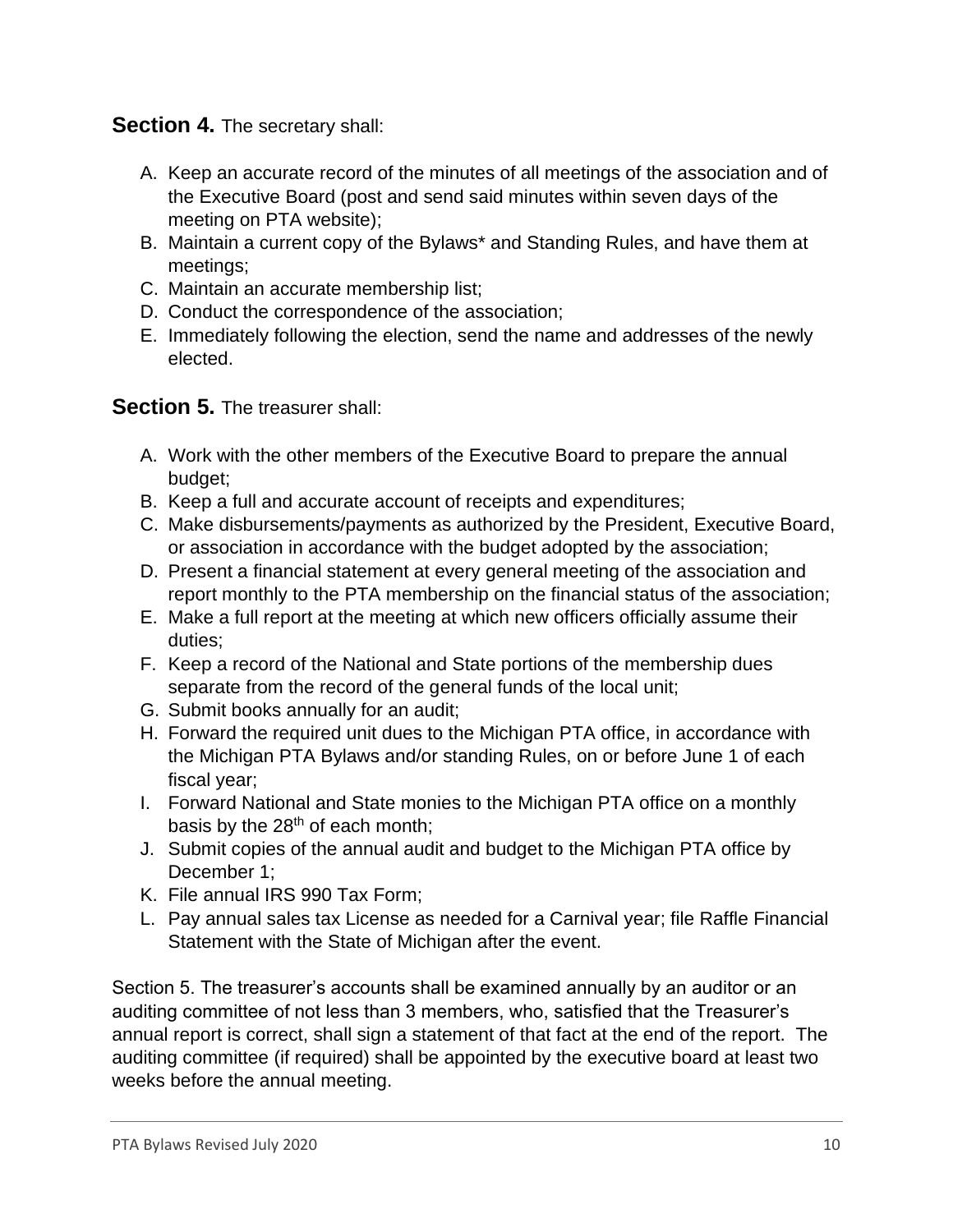#### **Section 6.** All officers shall:

- A. Perform the duties prescribed in the parliamentary authority in addition to those outlined in these Bylaws and those assigned from time to time;
- B. Deliver to their successor all official material no later than 30 days following the expiration of their term of office.

### Article X – Executive Board

#### **Section 1.**

- A. The executive board shall consist of the officers of the association, the immediate past president, treasurer, and the principal of the school or a representative appointed by them. The chair of standing committees shall be selected by the officers of the association;
- B. The president may appoint a parliamentarian, subject to the approval of the officers of the association;
- C. The members of this board shall serve for a term of one year, except for the treasurer, who shall serve for a term of two years, and shall remain in office until their successors assume office.

**Section 2.** All the executive board members shall be members of this PTA

**#Section 3.** A PTA member shall not serve as a voting member of a constituent organization's board on the local, council, district, region, state or national level while serving as a paid employee of, or under contract to, that constituent organization.

**Section 4.** The duties of the executive board shall be:

- A. To transact necessary business n the intervals between association meetings and such other business as may b referred to it by the association;
- B. To create standing and special committees;
- C. To approve the plans of work of the standing committees;
- D. To present a report at the regular meetings of the association;
- E. To appoint an auditor or an auditing committee at last two weeks before the annual meeting to audit the treasurer's accounts;
- F. To prepare and submit to the association for adoption a budget for the fiscal year;
- G. TO approve routine bills within the limits of the budget;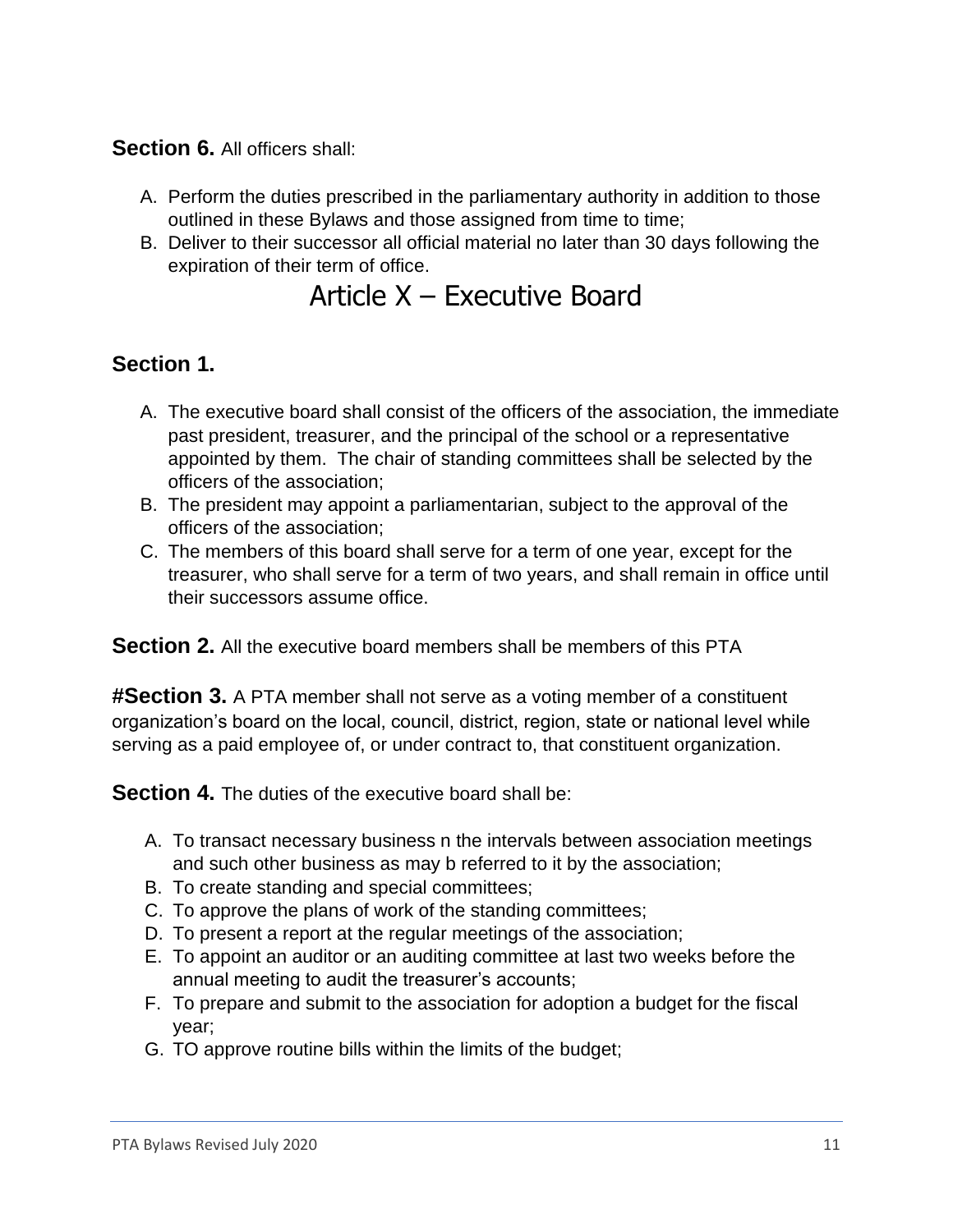- H. To determine the method of selecting delegates and alternates to represent the unit at council meetings, if unit is in membership with a council;
- I. To obtain a fidelity bond for the treasurer and all persons authorized to handle funds and securities;
- J. Register the signature of three executive board members for all accounts at all bank. All checks shall bear two (2) of the three (3) signatures registered with the bank;
- K. To determine the method of selecting delegates and alternates to represent the unit at the convention of Michigan and National PTA.

**Section 5.** Regular meetings of the executive board shall be held during the school year, the time to be fixed by the board at its first meeting of the year. A majority of the executive board members shall constitute a quorum. Special meetings of the executive board may be called by the president or by a majority of members of the board

### Article XI – Meetings

**Section 1.** Regular meetings of the association shall be held on predetermined dates announced prior to the first meeting, unless otherwise provided by the association or by the executive board, five days' notice having been given of change of date, unless due to circumstances beyond the Executive Board's control.

**Section 2.** Special meetings of the association may be called by the president or by a majority of the executive board, three days' notice having been given.

**Section 3.** The annual meeting shall be held in May.

**Section 4.** Three members shall constitute a quorum for the transaction of business in any general, annual or special meeting of this association.

# Article XII – Standing and Special Committees

**Section 1.** Only members of the association shall be eligible to serve in any elective or appointive positions.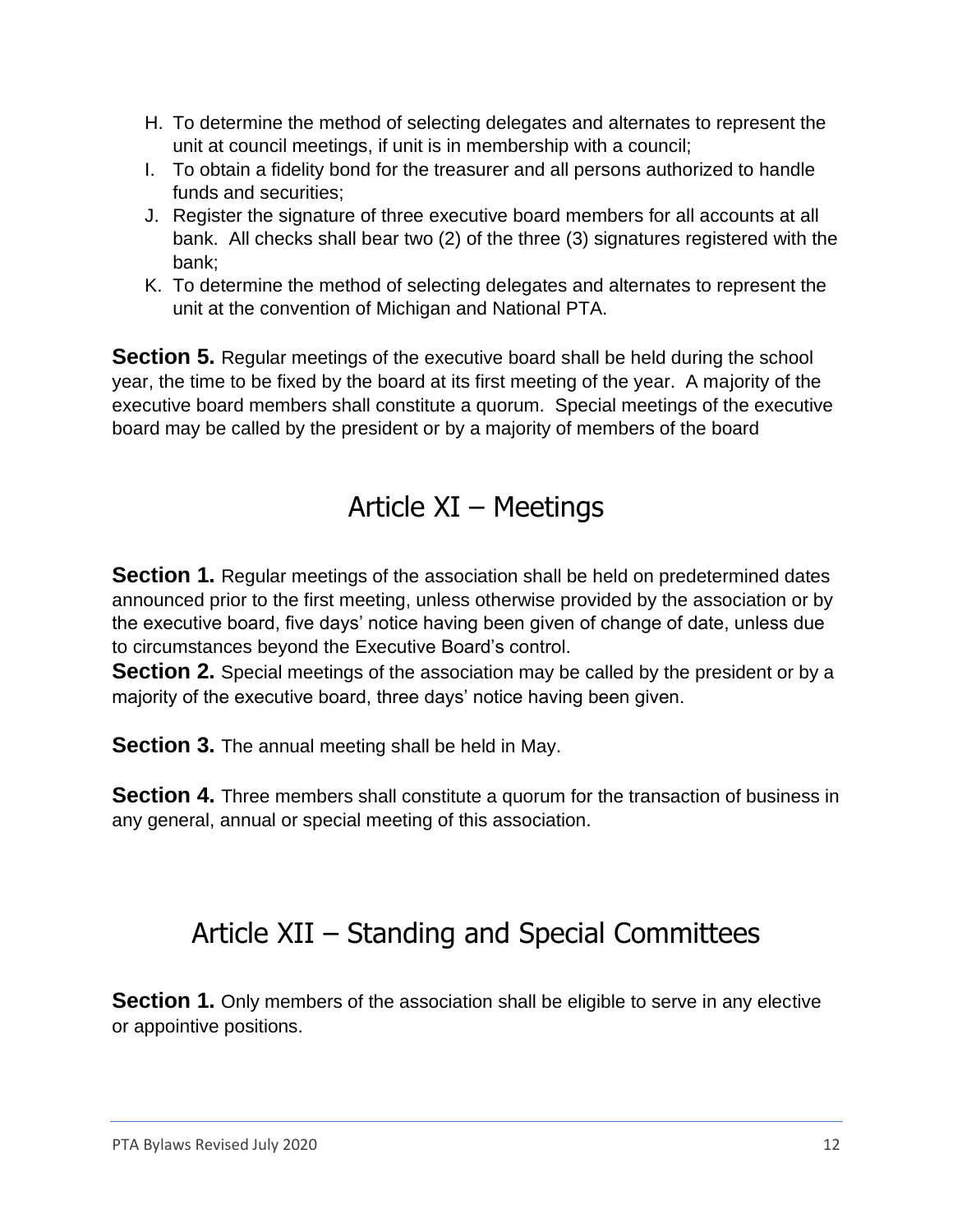**Section 2.** The executive board may create such standing committees as it may deem necessary to promote the Purposes and carry on the work of the association. The term of each chair shall be one year. No member shall serve as a chairman of the same committee for more than two consecutive terms without the consent of the executive board.

**Section 3.** The chair of each standing committee shall present a plan of work to the executive board for approval. No committee work shall be undertaken without the consent of the executive board.

**Section 4.** The power to form special committees and appoint or elect their members rests with the association (unless the bylaws delegate this power to the president or the executive board).

**Section 5.** The president shall be a member ex officio of all committees except the nominating committee.

### Article XIII – Council Membership

#### **Section 1.**

- A. The association shall be represented in the meetings of Rochester PTA Council by its president or alternate and the vice president (enrichments) or alternate. All representatives to a council must be members of a local unit;
- B. Alternately, delegates may be chosen by selection or appointed at the first general meeting of the year;
- C. Delegates to Rochester PTA Council shall serve for a term of not more than two (2) year(s).

**Section 2.** This association shall pay annual dues of two hundred fifty dollars and zero cents (\$250.00) to the Rochester PTA Council as provided in the council bylaws.

## Article XIV – Fiscal Year

The fiscal year of this PTA shall be on July 1<sup>st</sup> and end on the following June 30<sup>th</sup>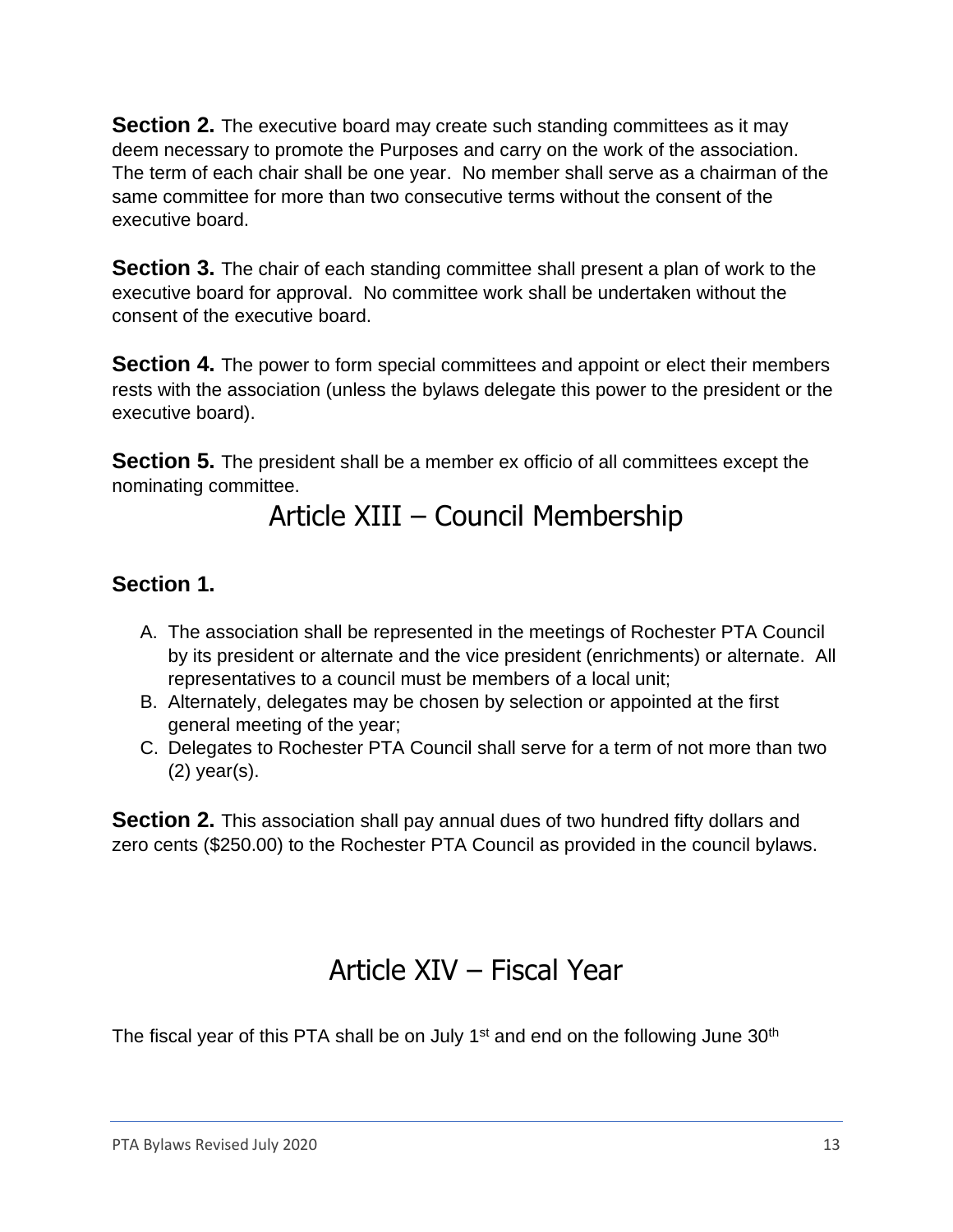# Article XV – Parliamentary Authority

The rules contained in the current edition of *Robert's Rules of Order Newly Revised*  shall govern the National PTA and its constituent organizations in all cases in which they are established and in which they are not in conflict with these bylaws, the Bylaws of the Michigan PTA, and the Bylaws of the National PTA, or the Articles of Incorporation.

Article XVI – Disbandment

**Section 1.** If a local PTA unit is considering disbandment, the local unit executive committee shall meet with the Field Service Representative or the Region Director, prior to formal action.

**Section 2.** After meeting with the Field Service Representative or Region Director, the written notice stating the recommendation of the executive board shall be given to each member entitled to vote at such a meeting and to the President of the Michigan PTA, to the appropriate Field Service Representative and council at least thirty (30) days prior to the date of such a meeting.

**Section 3.** Only those persons who were members in good standing thirty (30) days prior to date of the vote of disbandment shall be entitled to vote. Membership enrollment shall be available at any time. (See Article IX – Membership, #Section 2 of Michigan PTA Bylaws.)

**Section 4.** Approval of disbandment of a local unit shall require the affirmative vote of at lease two-thirds (2/3) of the members present and entitled to vote at the meeting, a quorum being present. The secretary shall notify their council president, if part of a council, Field Service Representative and the Michigan PTA Office of the decision.

## Article VXII – Amendments

#### **Section 1.**

- A. These bylaws may be amended at any regular meeting of the association by twothirds (2/3) vote of the members present and voting, provided that notice of the amendment has been given at the previous regular meeting and that the proposed amendment shall be subject to approval of the Michigan PTA;
- B. A committee may be appointed to submit a revised set of bylaws as a substitute for the existing bylaws by a majority vote at a meeting of the association, or by a